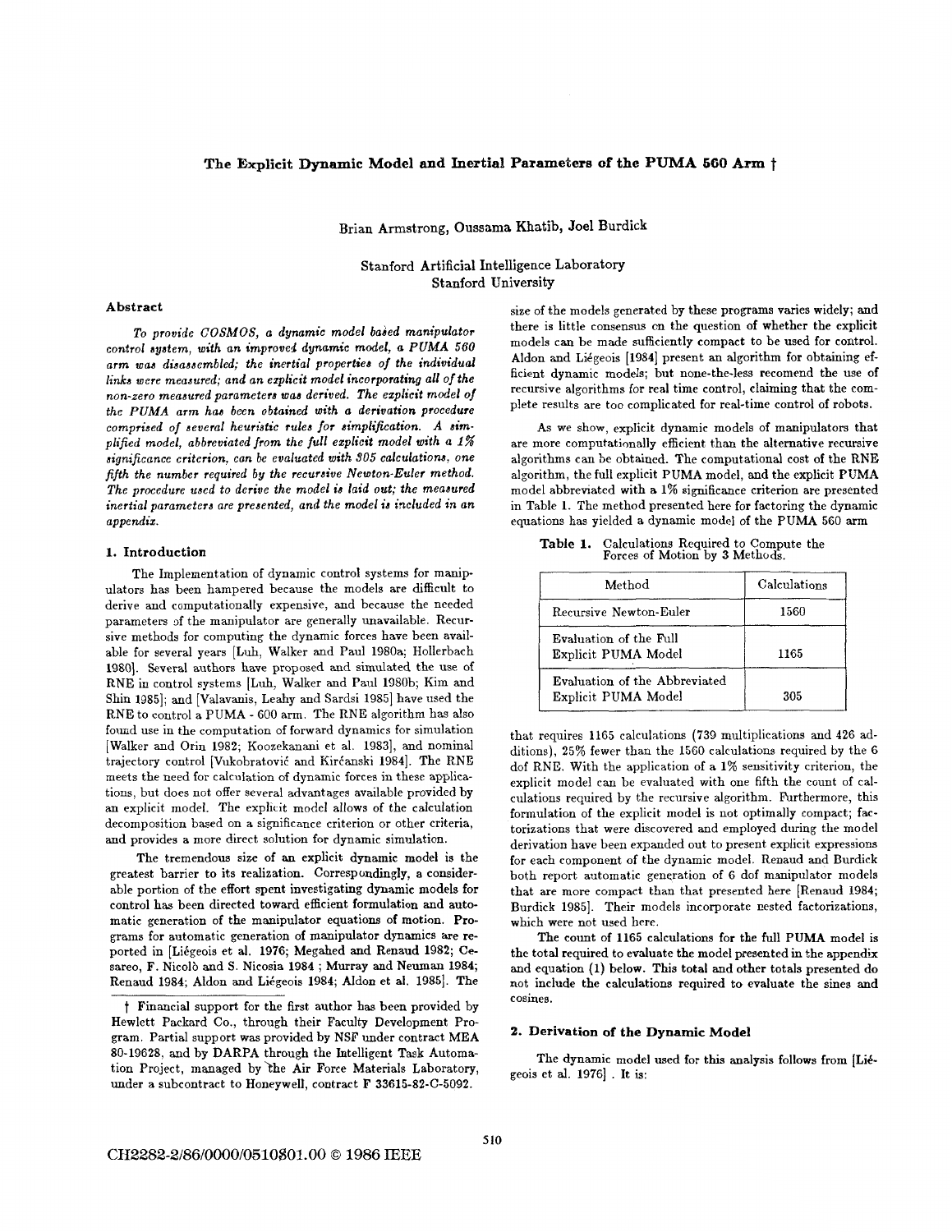$$
A(\mathbf{q})\ddot{\mathbf{q}} + B(\mathbf{q})[\dot{\mathbf{q}}\dot{\mathbf{q}}] + C(\mathbf{q})[\dot{\mathbf{q}}^2] + \mathbf{g}(\mathbf{q}) = \mathbf{\Gamma}; \tag{1}
$$

- where  $A(q)$  is the  $n \times n$  kinetic energy matrix;
	- $B(q)$  is the  $n \times n(n-1)/2$  matrix of Coriolis torques;
	- $C(q)$  is the  $n \times n$  matrix of centrifugal torques;
	- **g(q)** is the n-vector of gravity torques;
	- **q** is the n-vector of accelerations;
	- **r** is the generalized joint force vector.

The symbols  $[\dot{q}\dot{q}]$  and  $[\dot{q}^2]$  are notation for the n(-1)/2-vector of velocity products and the n-vector of squared velocities. [qq] and **[q2]** are given by:

$$
\begin{aligned}\n[\dot{\mathbf{q}}\dot{\mathbf{q}}] &= [\dot{q}_1\dot{q}_2, \ \dot{q}_1\dot{q}_3 \ \cdots \ \dot{q}_1\dot{q}_n, \dot{q}_2\dot{q}_3, \dot{q}_2\dot{q}_4 \ \cdots \ \dot{q}_{n-2}\dot{q}_n, \dot{q}_{n-1}\dot{q}_n]^T, \\
[\dot{\mathbf{q}}^2] &= [\dot{q}_1^2, \ \dot{q}_2^2 \ \cdots \ \dot{q}_n^2]^T.\n\end{aligned}
$$

The procedure used to derive the dynamic model entails four steps:

- 1. Symbolic Generation of the kinetic energy matrix and gravity vector elements by performing the summations of either Lagrange's or the Gibbs-Alembert formulation.
- **2.** Simplification of the kinetic energy matrix elements by combining inertia constants that multiply common variable expressions.
- **3.** Expression of the Coriolis and centrifugal matrix elements in terms of partial derivatives of kinetic energy matrix elements; and reduction of these expressions with four relations that hold on these partial derivatives.
- 4. Formation of the needed partial derivatives, expansion of the Coriolis and centrifugal matrix elements in terms of the derivatives, and simplification by combining inertia constants **as** in **2.**

The first step was carried out with a LISP program, named EMDEG, which symbolically generates the dynamic model of an articulated mechanism. EMDEG employs Kane's dynamic formulation [Kane 1968], and produced a result comparable in form and size to that of ARM [Murry and Neuman 1984]. Three simplifying assumptions were made for this analysis: the rigid body assumption; link 6 has been assumed to be symmetric, that is  $I_{xx} = I_{yy}$ ; and only the mass moments of inertia are considered, that is  $I_{xx}$ ,  $I_{yy}$  and  $I_{zz}$ . The original output of EMDEG, including Coriolis and centrifugal terms, required 15,000 multiplications and **3,500** additions. This step might also have been performed with the momentum theorem method used in [lzaguirre and Paul 19851.

In the second step of this procedure, the kinetic energy matrix elements are simplified by combining inertia constants that multiply common variable expressions. This is the greatest source of computational efficiency. Looking to the dynamic model of a **3**  dof manipulator presented in [Murry and Neuman **19841,** we see that the kinetic energy matrix element *a11* is given by:

$$
a_{11} = J_{3xz} cos^{2}(\theta_{2} + \theta_{3}) + J_{3yy} sin^{2}(\theta_{2} + \theta_{3}) + J_{3zz} + d_{3}^{2}m_{3} + 2 M_{3z} a_{2} cos(\theta_{2})cos(\theta_{2} + \theta_{3}) + a_{2}^{2}m_{3} cos^{2}(\theta_{2}) + 2 M_{3z} a_{3} cos^{2}(\theta_{2} + \theta_{3}) + a_{3}^{2}m_{3} cos^{2}(\theta_{2} + \theta_{3}) + 2 a_{2} a_{3}m_{3} cos(\theta_{2})cos(\theta_{2} + \theta_{3}) + J_{2yy} sin^{2}(\theta_{2}) + J_{2zz} cos^{2}(\theta_{2}) + 2 d_{2} d_{3}m_{3} + 2 M_{2z} a_{2} cos^{2}(\theta_{2}) + a_{2}^{2}m_{2} cos^{2}(\theta_{2}) + d_{2}^{2}m_{3} + d_{2}^{2}m_{2} + J_{2zz} + J_{1zz} + J_{1zz}
$$

Calculations required: **37** multiplications, 18 additions.

By combining inertial constants with common variable terms and expanding  $sin^2(\theta_2)$  into  $(1 - cos^2(\theta_2))$ , equation (2) can be reduced to:

$$
a_{11} = I_1 + I_2 \cos^2(\theta_2) + I_3 \cos(\theta_2)\cos(\theta_2 + \theta_3) + I_4 \cos^2(\theta_2 + \theta_3)
$$
 (3)

Calculations required: **3** multiplications, **3** additions.

where 
$$
I_1 = d_3^2 m_3 + d_2^2 m_3 + 2 d_2 d_3 m_3 + d_2^2 m_2 + J_{3yy} + J_{3zz} + J_{2zz} + J_{2yy} + J_{1zz} + J_{1zz}
$$
; etc.

Creating  $I_1$  through  $I_4$ , which are constants of the mechanism, leads to a reduction from 35 to 3 multiplications and from 18 to **3** additions. Computing the constant *Z1* involves 18 calculations. Since the simple parameters required for the calculation of  $I_1$  are the input to the RNE, the RNE will effectively carry out the calculation of  $I_1$  on every pass, producing considerable unnecessary computation. Thirty four lumped constants are needed by the full PUMA model, 8 fewer than the count of **42** simple parameters required to describe the arm.

In the third step the elements of the Coriolis matrix,  $b_{ij}$ , and of the centrifugal matrix,  $c_{ij}$ , are written in terms of the Christoffel symbols of the first kind [Corben and Stehle 1950; Likgeois et al. 1976]\* giving:

$$
b_{ij} = 2 \beta^{i,kl} \tag{4}
$$

$$
c_{ij} = \beta^{i,jj} \tag{4}
$$

$$
c_{ij} = \beta^{i,jj} \tag{5}
$$

where  $(\dot{q}_k * \dot{q}_l)$  is the *j<sup>th</sup>* velocity product in the  $[\dot{q}\dot{q}]$  vector, and where

$$
\beta^{i,jk} = \frac{1}{2} \left( \frac{\partial a_{ij}}{\partial q_k} + \frac{\partial a_{ik}}{\partial q_j} - \frac{\partial a_{jk}}{\partial q_i} \right) \tag{6}
$$

is the Christoffel symbol.

The number of unique non-zero Christoffel symbols required by the PUMA model can be reduced from 126 to **39** with four equations that hold on the derivatives of the kinetic energy matrix elements. The first two equations are general; the last two are specific to the PUMA 560. The equations are:

$$
\frac{\partial A_{ij}}{\partial q_k} = \frac{\partial A_{ji}}{\partial q_k} \qquad \qquad \forall_{i,j,k} \tag{7}
$$

$$
\frac{A_{ij}}{q_k} = 0 \qquad \forall_{i \geq k, j \geq k} \qquad (8)
$$

$$
\frac{\partial A_{ij}}{\partial q_0} = 0 \qquad \qquad \forall i,j \tag{9}
$$

$$
\frac{\partial \mathbf{A}_{13}}{\partial q_2} = \frac{\partial \mathbf{A}_{13}}{\partial q_3} = \frac{\partial \mathbf{A}_{12}}{\partial q_3} \tag{10}
$$

The reduction of Equation **(7)** arises from the symmetry of the kinetic energy matrix. Equation (8) obtains because the kinetic energy imparted by the velocity of a joint is independent of the configuration of the prior joints. Equation (9) results from the symmetry of the sixth and terminal link of the PUMA arm. And equation (10) holds because the second and third axes of the PUMA arm are parallel. Of the reduction from **126** to **39**  unique Christoffel symbols, 61 eliminations are obtained with the general equations, 14 more with **(9)** and a further **12** with (10).

Step four requires differentiating the mass matrix elements with respect to the configuration variables. The means to carry out differentiation auto,natically have been available for some

The French authors seem to assume the use of Cristoffel symbols, while the American authors seem unaware of them. Corben and Stehle, in the 1950 edition of their text, derive the results required here; but the derivation is largely omitted from their 1960 edition.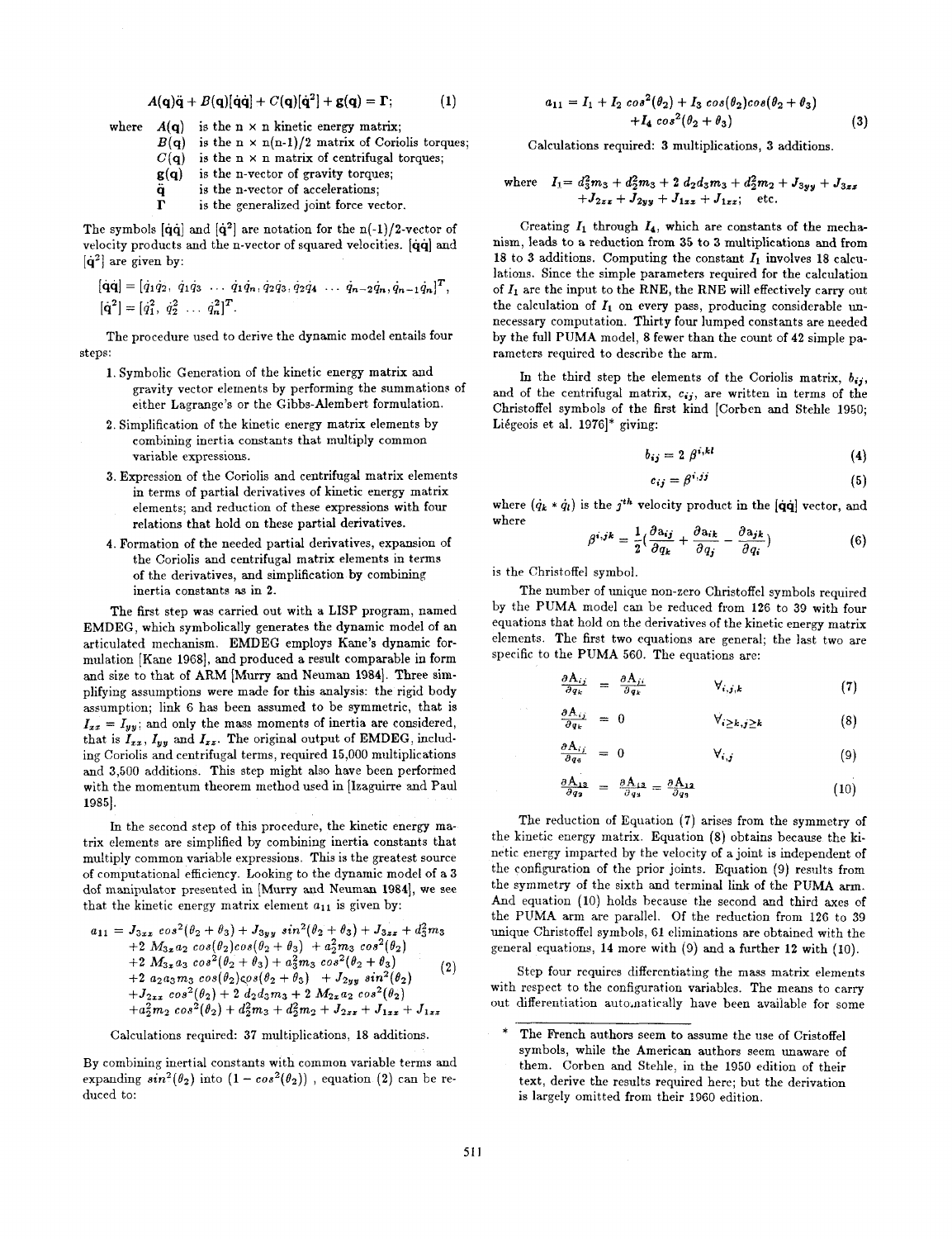time [Liégeois et al. 1976; MIT Mathlab Group 1983]. Only the derivatives required after the simplification of step **3** need *to* be formed. Of the 126 derivatives possible when n=6, 46 are required by the model of the PUMA arm. After the needed derivatives are formed and expanded into the Christoffel symbols, inertial constants that multiply common variable expressions are again combined.

Our method of model derivation is able to simplify to managable form the complex sum-of-product expressions that are produced by synlbolically carrying out the summations of Lagrange's equations. Simplification is in general a non-deterministic task that grows very rapidly with the number of terms in an equation; but the procedure presented is deterministic, with a cost that grows most rapidly as  $p^2$ , where p is the number of sum-ofproduct expressions in the largest individual kinetic energy matrix element. Our procedure has the virtue of producing explicit expressions for each component of the dynamic model: a result that is very useful for design analysis and that allows straight forward simplification by application of a sensitivity criterion.

Steps 2 through 4 of the above procedure were carried out by hand, requiring five weeks of rather tedious labor. To discover errors, the explicit solution was numerically checked against the RNE algorithm, extended to give *B* and *C* matrix elements individually in a manner similar to that of Walker and Orin. Over a range of configurations, the explicit solution of the PUMA dynamics agrees exactly with the RNE calculation. It is instructive to observe that the RNE algorithm was coded in 5 hours, **2%** of the time required to develop the full explicit model.

## **3. Several Advantages Obtained from Decomposition of the Explicit Model**

The explicit solution of PUMA dynamics shows two structural properties that can be used to advantage: a tremendous range between the largest and the smallest contributing terms within most equations, and the depend solely upon configuration of the *A,* **13** and *C* matrix elements. Using the measured PUMA parameters an abbreviated dynamic model has been formed. This model is derived from the full PUMA model by eliminating all terms that are less than **1%** as great as the greatest term within the same equation, or less than 0.1% as great as the largest constant term applicable to the same joint. All of the elements of the *A, 13* and *G* matrices are retained: the significance test is applied on an equation by equation basis. The reduction in required calculations achieved via the significance test is roughly a factor of four, as shown in Table **1** above.

Observing that the *A, B* and *C* matrix elements depend only on configuration, it is possible to decompose the calculation into configuration dependent and velocity or acceleration dependent components. Because configuration changes more slowly than velocity or acceleration, the configuration dependent components may be computed at a slower rate [Khatib 1985; Izaguirre and Paul 1985]. Shown in Table 2 is the evaluation rate of the PUMA 560 dynamics that can be achieved with 100,000 floating point operations per second, the approximate speed of a PDP-11. In the first case the entire model is recomputed in each pass; in the second case the  $A$ ,  $B$  and  $C$  matrix elements are computed only once for every four iterations of the multiplication by velocity and acceleration vectors. This partitioning of the dynamic calculation reduces the pace of computing the configuration dependent terms by one third; but increases the pace of computing the velocity and acceleration dependent terms by a factor of two and one half. The advantage of this decomposition applies equally well to the

calculation of forward dynamics for simulation, where tesselation is the step size rather than servo interval and the cost is run time rather than bounded computing power.

Table 2. PUMA 560 Dynamic Model Evaluation Rate Attainable with 1OOk **FLOPS.** 

| Method                                                                                                                                       | Rate of Evaluation<br>of Configuration<br>Dependent Terms | Rate of<br>Computation<br>of Torque |
|----------------------------------------------------------------------------------------------------------------------------------------------|-----------------------------------------------------------|-------------------------------------|
| Evaluation of the Full<br>Model Each Iteration                                                                                               | 78 hz                                                     | 78 hz                               |
| Evaluation of the Configuration<br>Dependent Terms once during every<br>four Evaluations of the Velocity<br>and Acceleration Dependent Terms | 50 <sub>hz</sub>                                          | $200 h$ z                           |

A final decomposition to be considered is that for multiprocessing, an issue likely to become more important. The recursive formulations are well suited to pipeline computation, but poorly suited to multiprocessor computation. For the recursive algorithms, the number of calculations that can be performed by cooperating processors is small in relation to the volume of communication that is required. Using **an** explicit model the blocks of parallel computation can be made much larger, and the ratio of computation to communication correspondingly higher. The decomposition into configuration dependent and velocity or acceleration dependent components is particularly suitable for multiprocessing and has been implemented at the Stanford Artificial Intelligence Laboratory [Khatib 1985].

## **4. The Utility of an Explicit Model for Dynamic Simulation**

Walker and Orin have demonstrated the use of the RNE atgorithm in the calculation of forward dynamics for simulation. By taking advantage of the symmetry of the kinetic energy matrix they have reduced the model order that must be considered in successive applications of the RNE [Walker and Orin 1982]. The RNE algorithm has also been used to compute dynamics for simulation in fields outside of robotics [Benati et al. **1980;**  Koozekanani et al. **19831.** Presented in table **3** are the number of calculations required to compute the elements of the kinetic energy matrix using Walker and Orin's method, using the full PUMA model, using the simplified model reported in [Izaguirre and Paul 1985], and using the abbreviated (1% significance criterion) model. The analytic models all show a tremendous advantage over the RNE algorithm.

| Method                                 | Calculations |
|----------------------------------------|--------------|
| Walker and Orin                        | 2737         |
| Full Explicit Model                    | 278          |
| Izaguirre and Paul<br>Simplified Model | 58           |
| Abbreviated Explicit Model             | 25           |

| Table 3. | Calculations Required to determine the Kinetic |
|----------|------------------------------------------------|
|          | Energy Matrix Elements for a PUMA 560 Arm.     |

## **5. Measurement of the PUMA** *560* **Dynamic Parameters**

The link parameters required to calculate the elements of *A, B, C* and *g* in equation (1) are mass, location of the center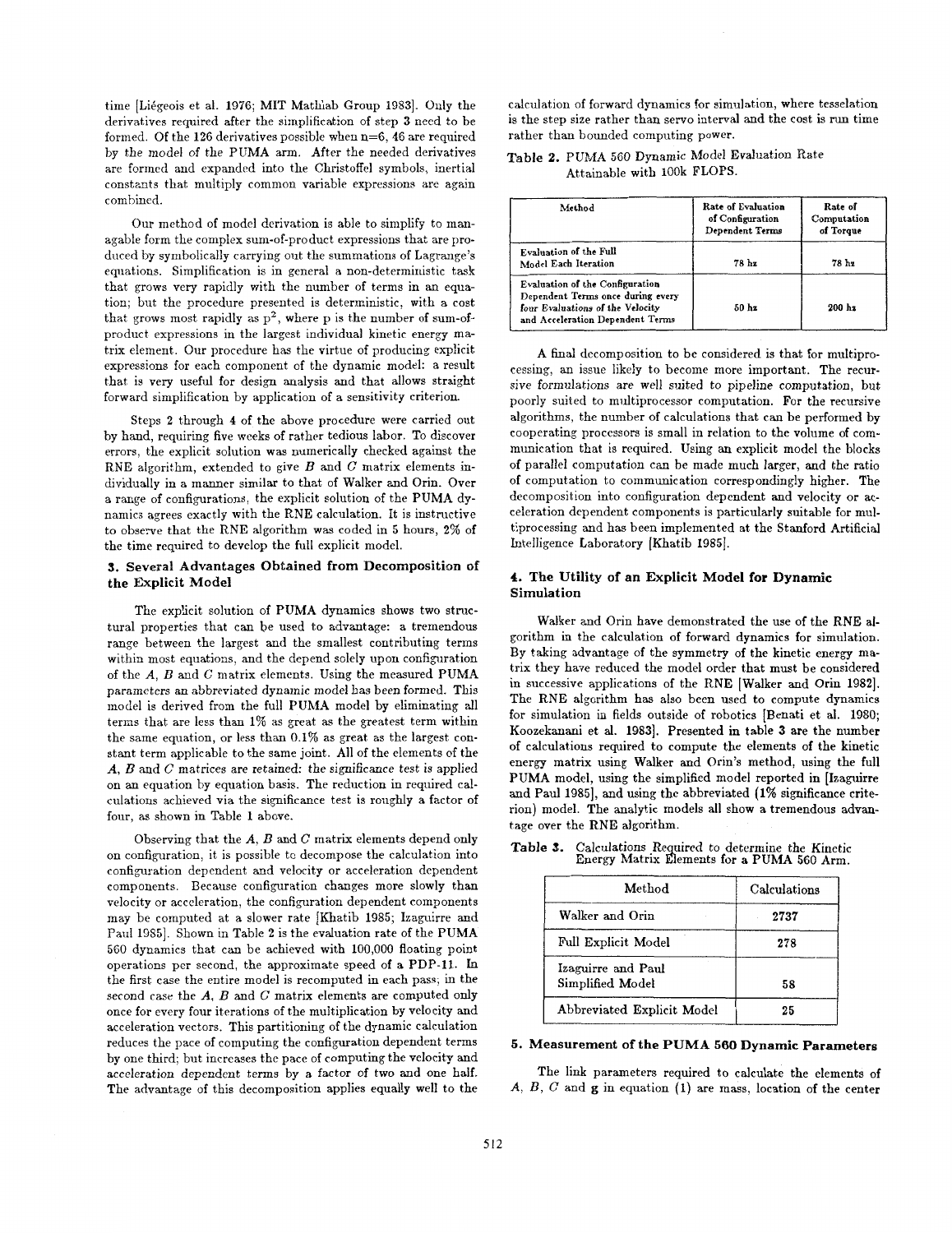of gravity and the terms of the inertia dyadic. The wrist, link three and link two of a PUMA 560 arm were detached in order to measure these parameters. The mass of each component was determined with a beam balance; the center of gravity was located by balancing each link on a knife edge, once orthogonal to each axis; and the diagonal terms of the inertia dyadic were measured with a two wire suspension.

The motor and drive mechanism at each joint contributes to the inertia about that joint an amount equal to the inertia of the rotating pieces magnified by the gear ratio squared. The drives and reduction gears were not removed from the links, so the total motor and drive contribution at each joint was determined by an identification method. This contribution is considered separately from the  $I_{zz}$  term of the link itself because the motor and drive inertia seen through the reduction gear does not contribute to the inertial forces at the other joints in the arm. The motors were left installed in links two and three when the inertia of these links were measured, so the effect of their mass as the supporting links move is correctly considered. The gyroscopic forces imparted by the rotating motor armatures is neglected in the model, but the data presented below include armature inertia and gear ratios, so these forces can be determined.

The parameters of the wrist links were not directly measured. The wrist itself was not disassembled. But the needed parameters were estimated using measurements of the wrist mass and the external dimensions of the individual links. To obtain the inertial terms, the wrist links were modeled **as** thin shells.

### **Measurement of Rotational Inertia**

The two wire suspension shown in Figure **1** was used to measure the  $I_{xx}$ ,  $I_{yy}$  and  $I_{zz}$  parameters of links two and three  $*$ . With this arrangement a rotational pendulum is created about an axis parallel to and halfway between the suspension wires. The link's center of gravity must lie on this axis. The two wire suspension method of measuring the rotational inertia requires knowledge of parameters that **are** easily measured: the mass



**Figure 1.** The two wire suspension used for Rotational Inertia Measurement.

of the link, the location of the center of gravity, the distance from the wire attachment points to the axis of rotation, the length of the wires, and the period of rotational oscillation. The inertia about each axis is measured by configuring the link to swing about that axis. Rotational oscillation is started by twisting and releasing the link. **If** one is careful when releasing the link, it is possible to start fundamental mode oscillation without visibly exciting any of the other modes. The relationship between measured properties and rotational inertia is:

| $I = \frac{Mg * r^2}{\omega^2 * l}$     | (11) |
|-----------------------------------------|------|
|                                         |      |
| the inertia about the axis of rotation: |      |

| $\mathbf{where}\quad % \begin{array}{c} \mathbf{2}\left( \mathbf{2}\right) ^{-1}\left( \mathbf{2}\right) ^{-1}\left( \mathbf{2}\right) ^{-1}\left( \mathbf{2}\right) ^{-1}\left( \mathbf{2}\right) ^{-1}\left( \mathbf{2}\right) ^{-1}\left( \mathbf{2}\right) ^{-1}\left( \mathbf{2}\right) ^{-1}\left( \mathbf{2}\right) ^{-1}\left( \mathbf{2}\right) ^{-1}\left( \mathbf{2}\right) ^{-1}\left( \mathbf{2}\right) ^{-1}\left( \mathbf{2}\right) ^{-1}\left( \mathbf{2}\right) ^{-1}\left( \$ |    | is the inertia about the axis of rotation: |
|-------------------------------------------------------------------------------------------------------------------------------------------------------------------------------------------------------------------------------------------------------------------------------------------------------------------------------------------------------------------------------------------------------------------------------------------------------------------------------------------------|----|--------------------------------------------|
|                                                                                                                                                                                                                                                                                                                                                                                                                                                                                                 | Mg | is the weight of the link:                 |
|                                                                                                                                                                                                                                                                                                                                                                                                                                                                                                 |    | is the distance from each suspension       |
|                                                                                                                                                                                                                                                                                                                                                                                                                                                                                                 |    | wire to the axis of rotation;              |
|                                                                                                                                                                                                                                                                                                                                                                                                                                                                                                 | ω  | is the oscillation frequency in            |
|                                                                                                                                                                                                                                                                                                                                                                                                                                                                                                 |    | radians per second;                        |
|                                                                                                                                                                                                                                                                                                                                                                                                                                                                                                 |    | is the length of the supporting wires.     |

### **Measurement of the Motor and Drive Inertia**

**A** parameter identification method was used to learn the total rotational inertia at each joint. This inertia includes the effective motor and drive inertia and the contribution due to the mass of the arm. To make this measurement our control system was configured to command a motor torque proportional to displacement, effecting a torsional spring. By measuring the period of oscillation of the resultant mass-spring system, the total rotational inertia about each joint was determined. By subtracting the arm contributions, determined from direct measurements, from the measured total inertia, the motor and drive inertial contributions were found.

#### **Measurement Tolerance**

A tolerance for each direct measurement was established **as**  the measurement was taken. The tolerance values are derived from the precision or smallest graduation of the measuring instrument used, or from the repeatability of the measurement itself. The tolerances are reported where the data are presented. The tolerance values assigned to calculated parameters were determined by **RMS** combination of the tolerance assigned to each direct measurement contributing to the calculation. The inertia dyadic and center of gravity parameters of link **3** were measured with the wrist attached; the values reported for link **3** alone have been obtained by subtracting the contribution of the wrist from the total of link **3** plus wrist. Tolerance values are reported with the values for link **3** plus wrist, as these are the original measurements.

### **6. The Measured PUMA 660 Parameters**

The mass of links **2** through **6** of the PUMA arm are reported in Table **4;** the mass of link **1** in not included because that link was not removed from the base. Separately measured mass and inertia terms are not required for link one because that link rotates only about its own **2** axis .

**Table 4.** Link Masses (kilograms;  $\pm 0.01 + 1\%$ )

| Link                       | Mass  |
|----------------------------|-------|
| Link 2                     | 17.40 |
| Link 3                     | 4.80  |
| Link $4*$                  | 0.82  |
| Link $5^*$                 | 0.34  |
| Link $6*$                  | 0.09  |
| Link 3 with Complete Wrist | 6.04  |
| Detached Wrist             | 2.24  |

\* Values derived from external dimensions; **f25%.** 

The positions of the centers of gravity are reported in Table **5.**  The dimensions  $\mathbf{r}_z$ ,  $\mathbf{r}_y$  and  $\mathbf{r}_z$  refer to the x, y and z coordinates

<sup>\*</sup> This method was suggested by Prof. David Powell.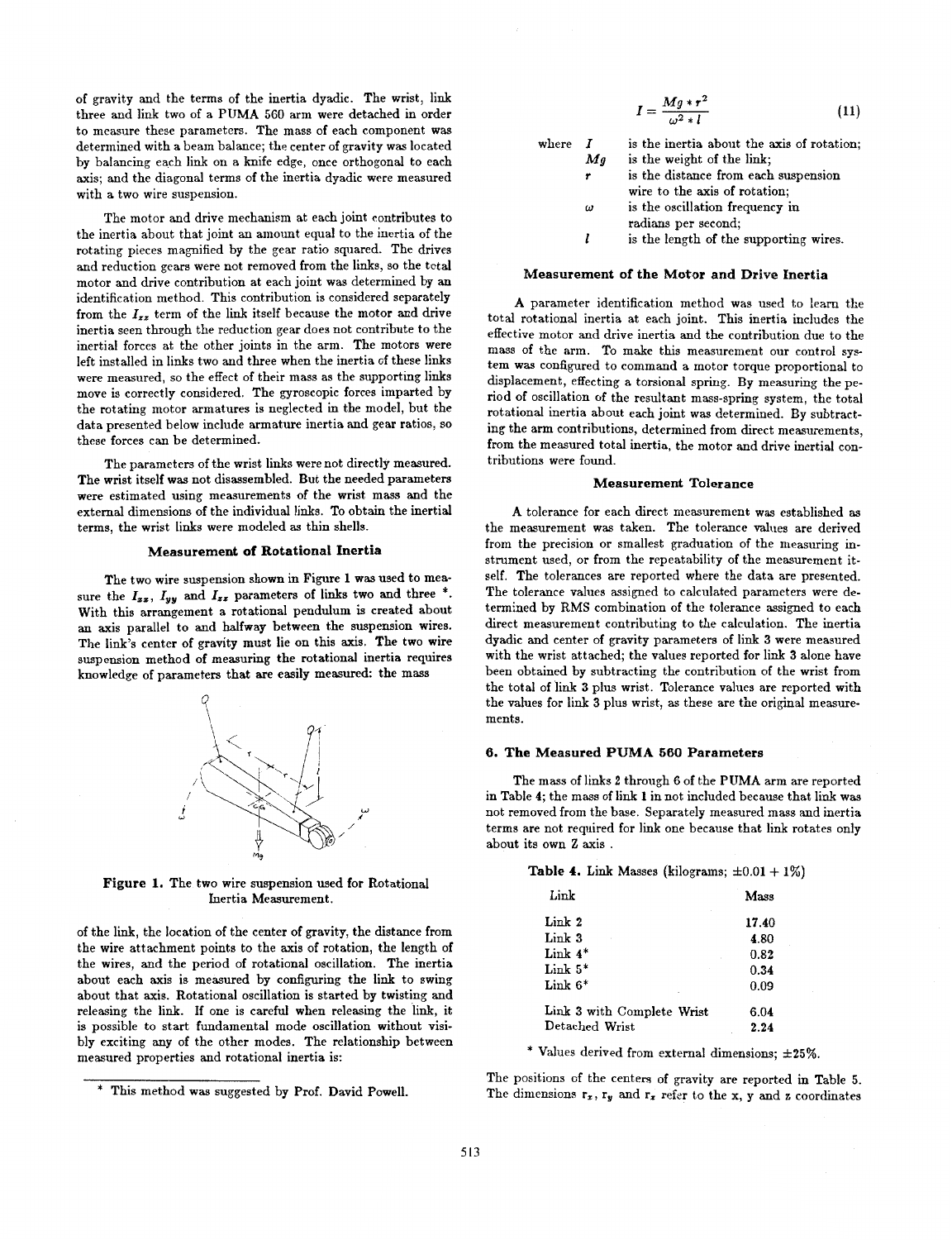of the center of gravity in the coordinate frame attached *to* the link. The coordinate frames used are assigned by a modified Denavit-Hartenberg method [Craig 85]. In this variant of the Denavit-Hartenberg method, frame *i* is attached to link *i,* and axis  $Z_i$  lies along the axis of rotation of joint  $i$ . The coordinate frame attachments are shown in Figure **2;** they are located **as**  follows:

- Link 1:  $\mathbb{Z}$  axis along the axis of rotation,  $+\mathbb{Z}$  up;  $+\mathbb{Y}1 \parallel$  $+Z2$ .
- Link **2:**  <sup>Z</sup>axis along the axis of rotation , **+Z** away from the base; **X-Y** plane in the center of the link, with **+X** toward link **3.**
- Link 3:  $\mathbb{Z}3 \parallel \mathbb{Z}2$ ; X-Y plane is in the center of link 3;  $+Y$  is away from the wrist.
- Link 4: The origin is at the intersection of the axes of joints 4 5 and 6; +24 is along the axis of rotation and directed away from link  $2$ ;  $+Y4$  ||  $+Z3$  when joint **4** is in the zero position.
- Link 5: The origin coincides with that of frame **4;** +Z5 is directed away from the base;  $+Y5$  is directed toward link **2** when joint 5 is in the zero position.
- Link 6: The origin coincides with that of frame **4;** when joints **5** and 6 are in the zero position frame 6 is aligned with frame **4.**
- Wrist: The dimensions are reported in frame 4.



**Figure 2.** The PUMA 560 in the Zero Position with Attached Coordinate Frames Shown.

The inertia dyadic and effective motor and drive inertia terms are reported in Table 6. For each link, the coordinate frame for the inertia dyadic terms is placed at the center of gravity, parallel to the attached frame used in Table 5. The tolerances assigned to these measurements are shown in parenthesis. No tolerance is associated with the value of  $I_{zz}$  for link one because this value was not dlrectly measured; it **was** computed backwards from the measured total joint inertia. It is not important to distinguish  $I_{zz1}$  from the  $m_1 \times ry_1^2$  term or from the motor and drive inertia at joint one because these contributions are neither configuration dependent nor appear in any term other than  $a_{11}$ . The total link 1 inertia measured by the identification method is the sum of  $I_{zz1}$  and  $I_{motor}$  in table 6.

|  |  |  |  | Table 5. Centers of Gravity. (meters $\pm 0.003$ ) |  |
|--|--|--|--|----------------------------------------------------|--|
|--|--|--|--|----------------------------------------------------|--|

| $_{\rm Link}$        | $r_x$        | $r_y$          | $r_z$    |
|----------------------|--------------|----------------|----------|
| Link 2               | 0.068        | 0.006          | $-0.016$ |
| Link 3               | $\bf{0}$     | $-0.070$       | 0.014    |
| Link 3<br>With Wrist | $\bf{0}$     | $-0.143$       | 0.014    |
| Link $4^*$           | $\mathbf{0}$ | $\bf{0}$       | $-0.019$ |
| Link $5^*$           | $\mathbf 0$  | $\bf{0}$       | $\bf{0}$ |
| Link $6*$            | $\theta$     | $\mathbf{0}$   | 0.032    |
| Wrist                | $\bf{0}$     | $\overline{0}$ | $-0.064$ |

\* Values derived from external dimensions; **&25%.** 

The effective torsional spring method of inertia measurement was applied at each joint. The motor and drive inertia,  $I_{motor}$ , were found by subtracting the inertial contribution due to the arm dynamics, known from direct measurements, from the total inertia measured. The uncertainty in the total inertia measurement is somewhat higher at joint one because of the larger friction at that joint. It was necessary to add positive velocity feedback (damping factor -0.1) to cause joint one to oscillate for several cycles.

| Link                 | $I_{xx}$                 | $I_{yy}$              | $I_{zz}$              | $I_{motor}$           |
|----------------------|--------------------------|-----------------------|-----------------------|-----------------------|
| Link 1               | $\overline{\phantom{a}}$ |                       | 0.35                  | $1.14(\pm0.27)$       |
| Link 2               | $0.130 \{\pm 3\%$        | $0.524 (\pm 5\%)$     | $0.539 \ (\pm 3\%)$   | 4.71 $(\pm 0.54)$     |
| Link 3               | 0.066                    | 0.0125                | 0.086                 | $0.83$ ( $\pm 0.09$ ) |
| Link 3<br>With Wrist | $0.192 \ (\pm 4\%)$      | $0.0154 \ (\pm 5\%)$  | $0.212~(\pm 4\%)$     |                       |
| Link 4*              | $1.80\times10^{-3}$      | $1.80\times10^{-3}$   | $1.30 \times 10^{-3}$ | $0.200 \ (\pm 0.016)$ |
| Link $5^*$           | $0.30 \times 10^{-5}$    | $0.30\times10^{-3}$   | $0.40 \times 10^{-3}$ | $0.179 \ (\pm 0.014)$ |
| $\text{Link }6^*$    | $0.15 \times 10^{-3}$    | $0.15 \times 10^{-5}$ | $0.04 \times 10^{-3}$ | $0.193 \ (\pm 0.015)$ |

**Table 6.** Diagonal Terms of the Inertia Dyadics and Effective Motor Inertia.

\* Inertia Diadic terms derived from external dimensions;  $\pm 50\%$ 

The gear ratios, maximum motor torque, and break away torque for each joint of the PUMA is reported in Table 7. The maximum motor torque and break away torque values have been taken from data collected during our motor calibration process. The current amplifiers of the Unimate controller are driven by **12** bit **D/A** converters, so the nominal torque resolution can be 7btained by dividing the reported maximum joint torque by **2048.** 

**Table** *7.* Motor and Drive Parametem

|                                     | Joint 1 | Joint 2 | Joint 3 | Joint 4 | Joint 5 | Joint 6 |
|-------------------------------------|---------|---------|---------|---------|---------|---------|
| Gear Ratio                          | 62.61   | 107.36  | 53.69   | 76.01   | 71.91   | 76.73   |
| Maximum Torque<br>$(N-m)$           | 97.6    | 186.4   | 89.4    | 24.2    | 20.1    | 21.3    |
| <b>Break Away Torque</b><br>$(N-m)$ | 6.3     | 5.5     | 2.6     | 1.3     | 1.0     | 1.2     |

## **7. Conclusiom**

Explicit dynamic models of complex manipulators are attainable. The **PUMA** 560 arm is as complex **as** any 6 dof arm with **a**  spherical wrist, yet a deterministic simplification procedure has produced an explicit model that is more economical than the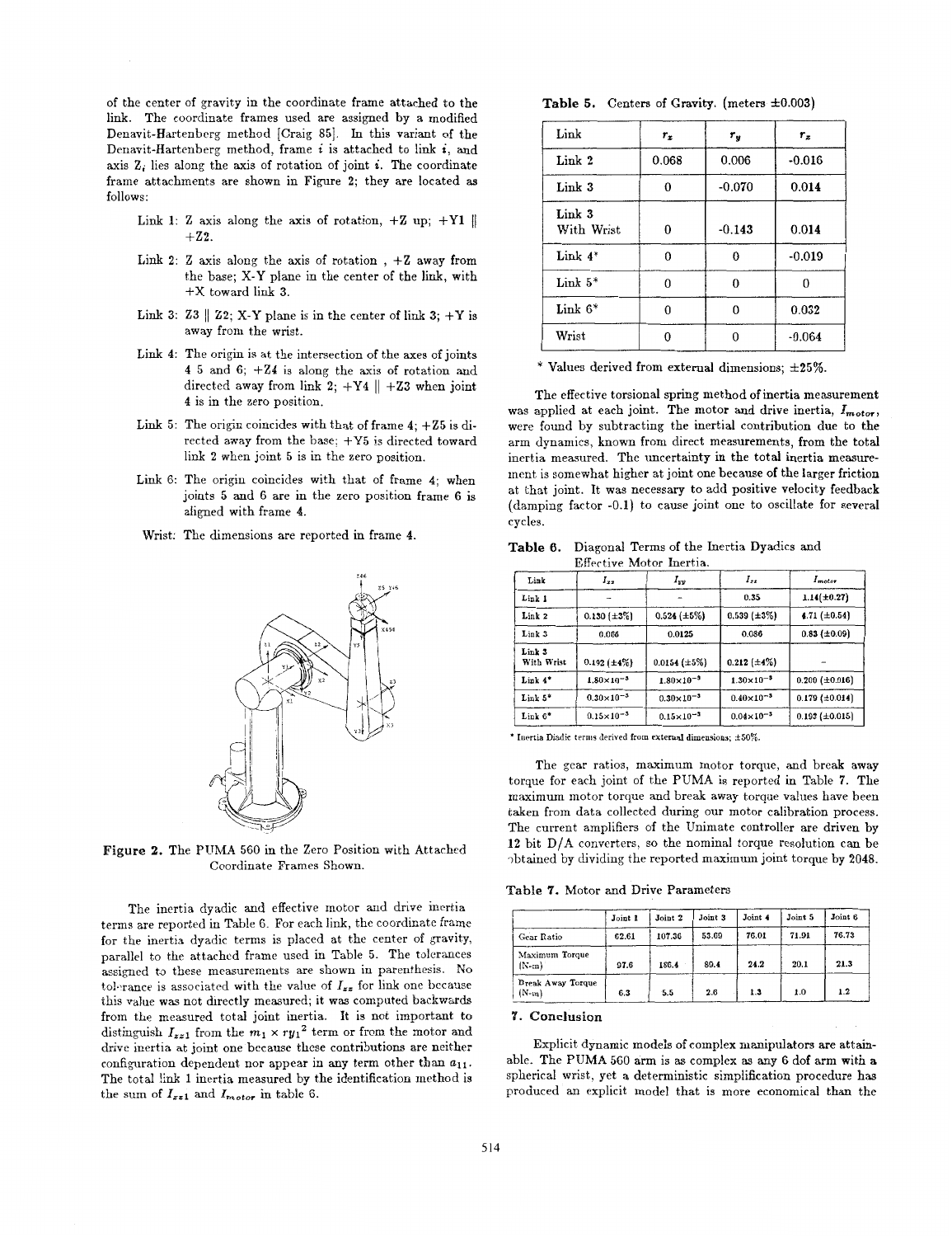RNE algorithm. With the application of a stringent significance criterion, the computational cost of the explicit model is reduced to one fifth that of the recursive alternative. The availability of measured dynamic parameters provides improved accuracy in the calculated forces of motion and simplifies model generation by allowing one to omit zero value parameters. As automatic model generation becomes available and manufacturers become aware of the need for dynamic parameters, we expect to see increasing use of explicit models and measured parameters in the calculation of dynamics for control.

## **References**

- H.C. Corben and P. Stehle, *Classical Mechanics;* New York: Wiley, **1950.**
- T.R. Kane, *"Dynamics;"* New York: Holt, Rinehart and Winston, Inc., **1968.**
- A. Li6gois. W. Khalil, J.M. Dumas, and **M.** Renaud, "Mathematical and computer models of interconnected mechanical systems,"(Sept., 1976, Warsaw) Theory and Practice of Robots *and Manipulators;* New York: Elsevier Scientific Publishing CO., **1977,** pp. **5** - **17.**
- M. Benati, S. Gaglio, P. Morasso, **V.** Tagliasco and R. Zaccaria, "Anthropomorphic Robots," *Biological Cybernetics,* vol. **38,**  pp. **125** - **140,** March **1980.**
- J.M. Hollerbach, "A recursive lagrangian formulation of manipulator dynamics and a comparative study of dynamics formulation complexity," *IEEE Trana. on Systems, Man and Cybernetica,* vol. SMC-IO, no. **11,** pp. **730** - **736,** November **1980.**
- J.Y.S. Luh, M.W. Walker and R.P.C. Paul, "On-line computational scheme for mechanical manipulators," *ASME J.* of **Dy***namic Systems, Measurement, and Control,* vol. **102,** pp. **69** - **76,** June, **1980.**
- J.Y.S. Luh, M.W. Walker and R.P.C. Paul, "Resolved-acceleration control of mechanical manipulators," *IEEE Trans. on Au. tomatic Control,* vol. **AC-25,** no. **3,** pp **468** - **474,** June **1980.**
- J. Hollerbach, "Dynamics," *Robot Motion* ed. M. Brady, J. Hollerbach, T. Johnson, T. Lozano-Pérze and M. T. Mason, MIT Press, Cambridge, **1982,** pp. **51** - **73.**
- **S.** Megahed and M. Renaud, "Minimization of the computation time necessary for the dynamic control of robot manipulators,\* *Proc. of the 12th International Symposium on Industrial Robots* / *6th Conference on Industrial Robot Technology,* Paris, June **9** - **11, 1982,** pp **469** - **478.**
- M.W. Walker and D.E. Orin, "Efficient dynamic computer simulation of robotic mechanisms," ASME J. of Dynamic Systems, *Mearurement, and Control,* vol. **104,** pp. **205** - **211,** September,' **1982.**
- 0. Khatib, "Dynamic control of manipulators in operational space," *Proc. Sizth IFToMM Congress on Theory* of *Machines and Mechanisms,* New Delhi, December **15-20, 1983.**
- S. H. Koozekanani, K. Barin, R.B. McGhee, and H.T. Chang, "A recursive free-body approach to computer simulation of human postural dynamics," IEEE Trans. on Biomedical Engineering, vol. BME-30, no. **12,** pp. **787** - **792,** December **1983.**
- MIT Mathlab Group, "MACSYMA Reference Manual," MIT, Cambridge, **1983.**
- R. P. Paul, M. Rong and Hong Zhang, "The dynamics of the PUMA manipulator," *Proc. 1983 American Control Confer-*

*ence,* San Fransisco, June **22** - **24, 1983,** pp **491** - **496.** 

- M.J. Aldon and A. Liégeois, "Computational aspects in robot dynamics modelling," *Advanced Software in Robotics* ed. A. Danthine and M. Géradin, Elsevier Science Publishers, North-Holland, **1984,** pp. **3** - **14.**
- G. Cesareo, F. Nicolb and S. Nicosia, "Dymir: A code for generating dynamic model of robots," Proc. 1984 International *Conference on Robotics,* Atlanta, Georgia, March **13-15, 1984,**  pp. **115** - **120.**
- J.J. Murray and C.P. Neuman, "ARM: an algebraic robot dynamic modeling program," Proc. *1984 International Conference on Robotics,* Atlanta, Georgia, March **13-15, 1984,** pp. **103** - **114.**
- M. Renaud, **"An** efficient iterative analytic procedure for obtaining a robot manipulator dynamic model," *Robotics Research,*  ed. M. Brady and R. Paul, MIT Press, Cambridge, **1984,** pp. **749** - **764.**
- M. Vukobratović and M Kirćanski, "A dynamic approach to nominal trajectory synthesis for redundant manipulators," *IEEE Trans. on Systems, Man, and Cybernetics,* vol. **SMC-14,** no **4,**  pp. **580** - **586!** July/August **1984.**
- M.J. Aldon, **A.** Liegeois, B. Tondu and P. Touron, "MIRE: **A**  software for computer-aided design of industrial robots," Proc. *CAD, CAM, Robotics and Automation Conference* Tucsan, Arizona, February **1985,** pp. **1** - **6.**
- J. Burdick, Private Communication.
- J.J. Craig, *"Introduction to Robotics: Mechanics and Control,"*  Reading, Massachusetts: Addison - Wesley, **1985.**
- A. Izagnirre and R.P. Paul, "Computation of the inertial and gravitational coefficients of the dynamics equations for a robot manipulator with a load," *Proc. 1985 International Conference on Robotics and Automation,* St. Louis, March **25-28, 1985,** pp. **1024** \* **1032.**
- 0. Khatib, "Real-time obstacle avoidance for manipulators and mobile robots, *Proc. 1985 International Conference on Robotics and Automation,* St. Louis, March **25-28, 1985,** pp. **500** - **505.**
- B.K. Kim and K.G. Shin, "Suboptimal control of industrial manipulators with a weighted minimum time-fuel criterion," *IEEE Transactions on Automatic Control,* vol. AC-30, No **l.,** pp. **<sup>1</sup>** - **10,** January **1985.**
- K.P. Valavanis, M.B. Leahy and G.N. Sardis, "Real-time evaluation of robotic control methods *Proc. 1985 International Gonference on Robotics and Automation,* St. Louis, March **25-28, 1985,** pp. **644** - **649.**

### **APPENDIX**

## **The fill Expressions for the Forces of Motion of a Puma** *660* **Arm**

In the following tables the expressions for the elements of the *A,B* and **C** matrices and the **g** vector are presented. These expressions are made in terms of constants which have units of inertia or torque, and trigonometric terms that are functions of the joint angles. We have abbreviated the trigonometric functions by writing  $52$  to mean  $\sin(q_2)$  and  $C5$  to mean  $\cos(q_5)$ . When a trigonometric operation is applied to the sum of several angles we write  $C23$  to mean  $cos(q_2 + q_3)$  and  $S223$  to mean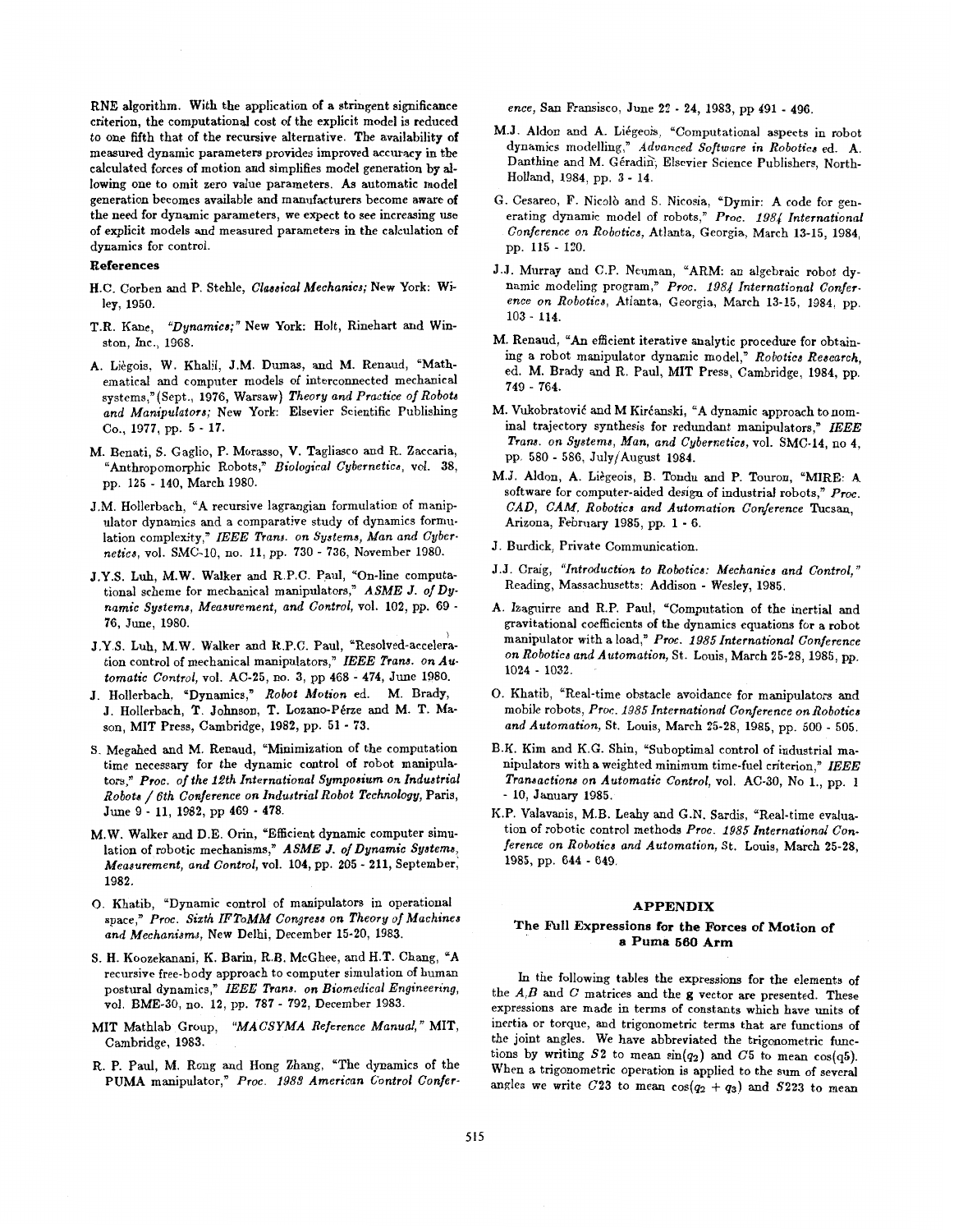$\sin(q_2 + q_2 + q_3)$ . And when a product of several trigonometric operations on the same joint variable appears we write **GG2** to mean  $cos(q_2) * cos(q_2)$  and  $CS4$  to mean  $cos(q_4) * sin(q_4)$ . These final abbreviations,  $CS4$  etc., are considered to be factorizations; and the cost of computing these terms is included in the totals reported above.

The position of zero joint angles and coordinate frame attachments to the **PUMA** arm are shown in Figure **2** above. The modified Denavit-Hartenberg parameters, assigned according to the method presented in [Craig 85], are listed in Table A1.

| ٠<br>t | $\alpha_{i-1}$<br>(degrees) | $\theta_i$ | $a_{i-1}$<br>(meters) | $\mathbf{d}_{\mathbf{i}}$<br>(meters) |
|--------|-----------------------------|------------|-----------------------|---------------------------------------|
|        | 0                           | $q_{1}$    | 0                     |                                       |
| 2      | $-90$                       | $q_2$      |                       | .2435                                 |
| 3      | ∩                           | $q_3$      | .4318                 | $-.0934$                              |
| 4      | 90                          | 94         | $-0.203$              | .4331                                 |
| 5      | $-90-$                      | $q_{5}$    |                       | O                                     |
| 6      | 90                          | qв         |                       |                                       |

Table A1. Modified Denavit - Hartenberg Parameters

The equations of the **PUMA** model constants are presented in Table A2; these constants appear in the dynamic equations of Tables A4 through A7.  $I_{zz}$ ;and  $m_i$ ; refer to the second moment of link *i* about the **z** axis of frame *i* and the mass of link *i* respectively. The terms  $a_i$  and  $d_i$  are the Denavit-Harterberg parameters. Terms of the form  $r_{xi}$  are the offsets to the center of gravity of link *i* in the *ith* coordinate frame. **In** Table **A3** the values of the model constants are listed. The terms  $I_{m,i}$  are the motor and drive train contribution to inertia at joint *i.* 

The equations for the elements of the kinetic energy matrix,  $A(q)$ , are presented in Table A4.  $A(q)$  is symmetric, so only equations for elements on and above the matrix diagonal are presented.

The equations for the elements of the Coriolis matrix, *B(q),*  are presented in Table **A5.** The Coriolis terms have been left in the form of a three dimensional array, with a convention **for** the indices that matches that of the Cristoffel symbols. Element  $\beta^{i,kl}$ multiples  $\dot{q}_k$  and  $\dot{q}_l$  to give a contribution to the torque at joint *i*. The Coriolis matrix may also be written as a 6 **x 15** array, where the **15** columns correspond to the **15** possible combinations of joint velocities. The equations for the elements of the centrifugal matrix, *C(q),* are presented in Table **A6.** And the equations for the terms of the gravity vector,  $g(q)$ , are presented in Table A7.

**A** load can be represented in this model by attaching it to the *gfh* link. In the model the *6'h* link is assumed to have a center of gravity on the axis of rotation, and to have  $I_{xz6} = I_{yy6}$ ; these restrictions extend to a load represented by changing the *6'h* link parameters. **A** more general, though computationclly more expensive, method of incorporating a load in the dynamic calculation is presented in [Izaguirre and Paul 1985].

## **Table A2.** Expressions for the Constants Appearing in the Equations of Forces of Motion.

### **Part I. Inertial Constants**

 $I_1 = I_{zz1} + m_1 * r_{y1}^2 + m_2 * d_2^2 + (m_4 + m_5 + m_6) * a_3^2$  $+m_2 * r_{z2}^2 + (m_3 + m_4 + m_5 + m_6) * (d_2 + d_3)^2$  $+I_{xx2} + I_{yy3} + 2 * m_2 * d_2 * r_{z2} + m_2 * r_{y2}^2 + m_3 * r_{z3}^2$  $+2 * m_3 * (d_2 + d_3) * r_{z3} + I_{zz4} + I_{yy5} + I_{zz6}$ ;

- $I_2 = I_{zz2} + m_2 * (r_{x2}^2 + r_{y2}^2) + (m_3 + m_4 + m_5 + m_6) * a_2^2;$
- $I_3 = -I_{xx2} + I_{yy2} + (m_3 + m_4 + m_5 + m_6) * a_2^2$  $m_2*r_{x2}^2-m_2*r_{y2}^2;$
- $I_4 = m_2*r_{x2}*(d_2+r_{z2})+m_5*a_2*r_{z3}$  $+(m_3+m_4+m_5+m_6)*a_2*(d_2+d_3);$
- $I_5 = -m_3 * a_2 * r_{3} + (m_4 + m_5 + m_6) * a_2 * d_4 + m_4 * a_2 * r_{4}$ ;
- $I_6 = I_{zz5} + m_5 * r_{y5}^2 + m_4 * a_5^2 + m_4 * (d_4 + r_{z4})^2 + I_{yy4}$ <br>+ $m_5 * a_5^2 + m_5 * d_4^2 + I_{zz5} + m_6 * a_5^2 + m_6 * d_4^2$ <br>+ $m_6 * r_{z6}^2 + I_{zz6}$ ;
- $I_7 =$   $m_3 * r_{y3}^2 + I_{xz5} I_{yy5} + m_4 * r_{z4}^2 + 2 * m_4 * d_4 * r_{z4}$ <br>  $+ (m_4 + m_5 + m_6) * (d_4^2 a_3^2) + I_{yy4} I_{zz4} + I_{zz5}$ <br>  $-I_{yy5} + m_6 * r_{z6}^2 I_{zz6} + I_{zz6}$ ;
- $I_8 = -m_4 * (d_2 + d_3) * (d_4 + r_{24}) (m_5 + m_6) * (d_2 + d_3) * d_4$  $m_3 * r_{y3} * r_{z3} + m_3 * (d_2 + d_3) * r_{y3}$ ;
- $I_9 = m_2 * r_{v2} * (d_2 + r_{z2})$ ;
- $I_{10} = 2 * m_1 * a_3 * r_{24} + 2 * (m_4 + m_5 + m_6) * a_3 * d_4;$
- $I_{11} = -2 * m_2 * r_{x2} * r_{y2}$ ;
- $I_{12} = (m_4 + m_5 + m_6) * a_2 * a_3;$
- $I_{13} = (m_4 + m_5 + m_6) * a_3 * (d_2 + d_3);$
- $I_{14} = I_{zz4} + I_{yy5} + I_{zz6}$ ;
- $I_{15} = m_6 * d_4 * r_{26}$ ;
- $I_{16} = m_6 * a_2 * r_{26}$ ;
- $I_{17} = I_{zz5} + I_{xx6} + m_6 * r_{z6}^2;$
- $I_{18} = m_6 * (d_2 + d_3) * r_{z6}$ ;
- $I_{19} = I_{yy4} I_{xx4} + I_{zz5} I_{yy5} + m_6 * r_{z6}^2 + I_{xx6} I_{zz6}$ ;
- $I_{20} = I_{yy5} I_{xx5} m_6 * r_{z6}^3 + I_{zz6} I_{xx6}$ ;
- $I_{21} = I_{xx4} I_{yy4} + I_{xx5} I_{zz5}$ ;
- $I_{22} = -m_6 * a_3 * r_{z6}$ ;
- $I_{23} = I_{zz6}$ ;
- 
- **Part 11. Gravitional Constants**   $g_1 = -g * ((m_3 + m_4 + m_5 + m_6) * a_2 + m_2 * r_{x2});$
- $g_2 = g * (m_3 * r_{y3} (m_4 + m_5 + m_6) * d_4 m_4 * r_{z4});$
- $g_3 = g * m_2 * r_{y2}$ ;
- $g_4 = -g*(m_4+m_5+m_6)*a_3;$
- $g_5 = -g * m_6 * r_{z6}$ ;

## **Table AS.** Computed Values for the Constants Appearing in the Equations of Forces of Motion.

(Inertial constants have units of kilogram meters-squared)

| Ι.                                                    |             | $= 1.43 + 0.05$ |                                                           |            |  | $I_2 = 1.75 \pm 0.07$ |                                                         |  |
|-------------------------------------------------------|-------------|-----------------|-----------------------------------------------------------|------------|--|-----------------------|---------------------------------------------------------|--|
|                                                       | $I_3 =$     | $1.38 \pm 0.05$ |                                                           |            |  |                       | $I_4 = 6.90 \times 10^{-1} \pm 0.20 \times 10^{-1}$     |  |
| I.                                                    |             |                 | $= 3.72 \times 10^{-1} \pm 0.31 \times 10^{-1}$           |            |  |                       | $I_6 = 3.33 \times 10^{-1} \pm 0.16 \times 10^{-1}$     |  |
| Ιт.                                                   |             |                 | $= 2.98 \times 10^{-1} \pm 0.29 \times 10^{-1}$           |            |  |                       | $I_8 = -1.34 \times 10^{-1} \pm 0.14 \times 10^{-1}$    |  |
| $I_{\alpha}$                                          |             |                 | $= 2.38 \times 10^{-2} \pm 1.20 \times 10^{-2}$           |            |  |                       | $I_{10} = -2.13 \times 10^{-2} \pm 0.22 \times 10^{-2}$ |  |
|                                                       |             |                 | $I_{11} = -1.42 \times 10^{-2} \pm 0.70 \times 10^{-2}$   |            |  |                       | $I_{12} = -1.10 \times 10^{-2} \pm 0.11 \times 10^{-2}$ |  |
|                                                       |             |                 | $I_{13}$ = -3.79×10 <sup>-3</sup> ± 0.90×10 <sup>-3</sup> |            |  |                       | $I_{14} = 1.64 \times 10^{-3} \pm 0.07 \times 10^{-3}$  |  |
|                                                       |             |                 | $I_{15} = 1.25 \times 10^{-5} \pm 0.30 \times 10^{-3}$    |            |  |                       | $I_{16} = 1.24 \times 10^{-3} \pm 0.30 \times 10^{-3}$  |  |
|                                                       |             |                 | $I_{17} = 6.42 \times 10^{-4} \pm 3.00 \times 10^{-4}$    |            |  |                       | $I_{18} = 4.31 \times 10^{-4} \pm 1.30 \times 10^{-4}$  |  |
|                                                       |             |                 | $I_{19}$ = 3.00×10 <sup>-4</sup> ± 14.0×10 <sup>-4</sup>  |            |  |                       | $I_{20} = -2.02 \times 10^{-4} \pm 8.00 \times 10^{-4}$ |  |
|                                                       |             |                 | $I_{21} = -1.00 \times 10^{-4} \pm 6.00 \times 10^{-4}$   |            |  |                       | $I_{22} = -5.80 \times 10^{-5} \pm 1.50 \times 10^{-5}$ |  |
|                                                       |             |                 | $I_{25} = 4.00 \times 10^{-5} \pm 2.00 \times 10^{-5}$    |            |  |                       |                                                         |  |
| $I_{m1} =$                                            |             | 1.14 $\pm 0.27$ |                                                           | $I_{m2} =$ |  | 4.71 $\pm 0.54$       |                                                         |  |
|                                                       |             |                 | $I_{m3} = 8.27 \times 10^{-1} \pm 0.93 \times 10^{-1}$    |            |  |                       | $I_{m4} = 2.00 \times 10^{-1} \pm 0.16 \times 10^{-1}$  |  |
|                                                       | $I_{m,5} =$ |                 | $1.79\times10^{-1} \pm 0.14\times10^{-1}$                 |            |  |                       | $I_{m6} = 1.93 \times 10^{-1} \pm 0.16 \times 10^{-1}$  |  |
|                                                       |             |                 |                                                           |            |  |                       |                                                         |  |
| (Gravitational constants have units of newton meters) |             |                 |                                                           |            |  |                       |                                                         |  |
| g,                                                    |             |                 | $= -37.2$ $\pm 00.5$ $g_2 = -8.44$ $\pm 0.20$             |            |  |                       |                                                         |  |
|                                                       |             |                 | $g_3 = 1.02 \pm 0.50$                                     |            |  |                       | $g_4 = 2.49 \times 10^{-1} \pm 0.25 \times 10^{-1}$     |  |
|                                                       |             |                 | $g_5 = -2.82 \times 10^{-2} \pm 0.56 \times 10^{-2}$      |            |  |                       |                                                         |  |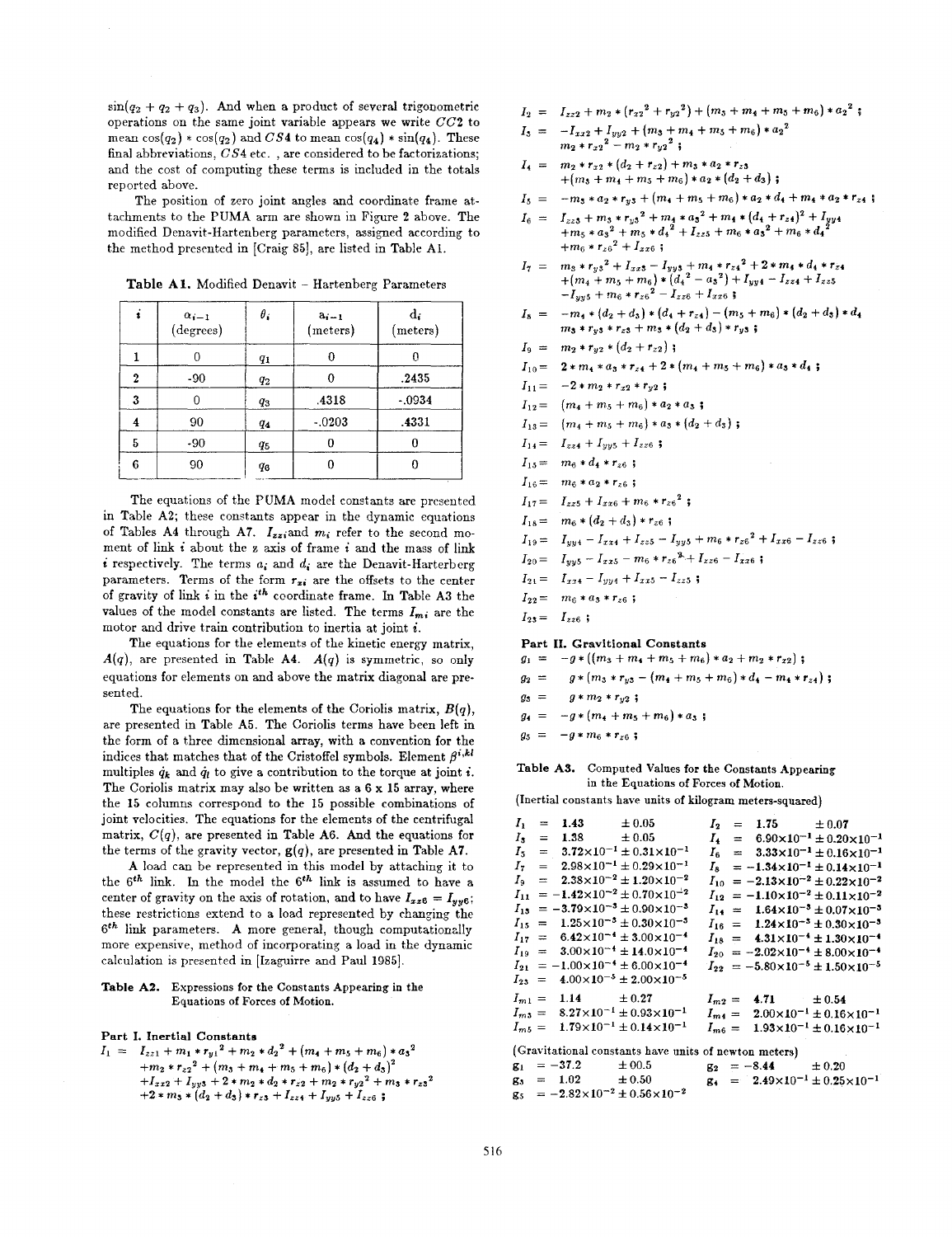Table A4. The expressions giving the elements of the kinetic energy matrix. (The Abbreviated Expressions have units of kg-m<sup>2</sup>.)

- $a_{11} = I_{m1} + I_1 + I_3 * CC2 + I_7 * SS23 + I_{10} * SC23 + I_{11} * SC2$  $+I_{20} * (SS5 * (SS23 * (1 + CC4) - 1) - 2 * SC23 * C4 * SC5)$  $+I_{21} * SS23 * CC4 + 2 * {I_5 * C2 * S23 + I_{12} * C2 * C23}$ + $I_{15}$  \* (SS23 \* C5 + SC23 \* C4 \* S5) + $I_{16}$  \*  $C2$  \* (S23 \*  $C5$  +  $C23$  \*  $C4$  \* S5)  $+I_{18} * S4 * S5 + I_{22} * (SC23 * C5 + CC23 * C4 * S5);$  $\approx 2.57 + 1.38 * CC2 + 0.30 * SS23 + 7.44 \times 10^{-1} * C2 * S23$ .
- $a_{12} = I_4 * S2 + I_8 * C23 + I_9 * C2 + I_{13} * S23 I_{15} * C23 * S4 * S5$  $+I_{16} * S2 * S4 * S5 + I_{18} * (S23 * C4 * S5 - C23 * C5)$  $+I_{19} * S23 * SC4 + I_{20} * S4 * (S23 * C4 * CC5 + C23 * SC5)$  $+I_{22} * S23 * S4 * S5;$  $\approx 6.90 \times 10^{-1} * S2 - 1.34 \times 10^{-1} * C23 + 2.38 \times 10^{-2} * C2$ .
- $a_{13}$  =  $I_8 * C23 + I_{13} * S23 I_{15} * C23 * S4 * S5 + I_{19} * S23 * SC4$  $+I_{18}$  \* (S23 \* C4 \* S5 - C23 \* C5) +  $I_{22}$  \* S23 \* S4 \* S5 + $I_{20}$  \*  $S4$  \*  $(S23 * C4 * CC5 + C23 * SC5)$ ;  $\approx -1.34 \times 10^{-1} * C23 + -3.97 \times 10^{-3} * S23$
- $a_{14} = I_{14} * C23 + I_{15} * S23 * C4 * S5 + I_{16} * C2 * C4 * S5$  $+I_{18} * C23 * S4 * S5 - I_{20} * (S23 * C4 * SC5 + C23 * S55)$  $+I_{22} * C23 * C4 * S5;$  $\approx 0$  .
- $a_{15} = I_{15} * S23 * S4 * C5 + I_{16} * C2 * S4 * C5 + I_{17} * S23 * S4$  $+I_{18} * (523 * 55 - C23 * C4 * C5) + I_{22} * C23 * S4 * C5;$  $\approx 0$ .
- $a_{16} = I_{23} * (C23 * C5 S23 * C4 * S5);$  $\approx 0$  .
- $a_{22} = I_{m2} + I_2 + I_6 + I_{20} * SS4 * SS5 + I_{21} * SS4$  $+2 * \{I_5 * S_3 + I_{12} * C_3 + I_{15} * C_5$ + $I_{16}$  \* (S3 \* C5 + C3 \* C4 \* S5) +  $I_{22}$  \* C4 \* S5);  $\approx 6.79 + 7.44 \times 10^{-1} * S3$ .
- $a_{23} = I_5 * S_3 + I_6 + I_{12} * C_3 + I_{16} * (S_3 * C_5 + C_3 * C_4 * S_5)$  $+I_{20}$  \* SS4 \* SS5 +  $I_{21}$  \* SS4 + 2 \* { $I_{15}$  \* C5 +  $I_{22}$  \* C4 \* S5};  $\approx$  .333 + 3.72×10<sup>-1</sup> \* 53 - 1.10×10<sup>-2</sup> \* C3.
- $a_{24} = -I_{15} * S4 * S5 I_{16} * S3 * S4 * S5 + I_{20} * S4 * SCS;$  $\approx 0$ .
- $a_{25} = I_{15} * C4 * C5 + I_{16} * (C3 * S5 + S3 * C4 * C5)$  $+I_{17} * C4 + I_{22} * S5$ ;  $\approx 0$ .
- $a_{26} = I_{23} * 54 * 55;$
- $a_{33} = I_{m3} + I_6 + I_{20} * SS4 * SS5 + I_{21} * SS4$  $+2*[I_{15}*C5+I_{22}*C4*S5];$  $\approx 1.16$ .
- $a_{34} = -I_{15} * S4 * S5 + I_{20} * S4 * SCS;$  $\approx -1.25 \times 10^{-3} * S4 * S5$ .
- $a_{35} = I_{15} * C4 * C5 + I_{17} * C4 + I_{22} * S5;$  $\approx 1.25 \times 10^{-3} * C4 * C5$ .
- $a_{36} = I_{23} * S4 * S5;$  $\approx 0$  .
- $a_{44} = I_{m4} + I_{14} I_{20} * S S 5;$  $\approx 0.20$  .
- $a_{45} = 0.$
- $a_{46} = I_{23} * C5;$  $\approx 0$ .
- $a_{55} = I_{m5} + I_{17}$ ;  $\approx 0.18$  .
- $a_{56} = 0.$
- $a_{66} = I_{m6} + I_{23}$ ;  $\approx 0.19$ .
- Table A5. The expressions giving the elements of the Coriolis matrix. (The Abbreviated Expressions have units of kg-m<sup>2</sup>.)
- $b_{112}$  = 2 \* {  $-I_3$  \*  $SC2 + I_5$  \*  $C223 + I_7$  \*  $SC23 I_{12}$  \*  $S223$ + $I_{15}$  + (2 \*  $SC23$  \*  $C5$  + (1 – 2 \*  $SS23$ ) \*  $C4$  \*  $S5$ )

 $+I_{16} * (C223*C5 - S223*C4 * S5) + I_{21} * SC23*CC4$  $+I_{20} * ((1+CC4)*SC23 * S55 - (1-2*SS23)*C4 * SC5)$  $+I_{22} * ((1 - 2 * SS23) * C5 - 2 * SC23 * C4 * SS)$  $+I_{10} * (1 - 2 * SS23) + I_{11} * (1 - 2 * SS2);$  $\approx -2.76 * SC2 + 7.44 \times 10^{-1} * C223 + 0.60 * SC23$  $-2.13\times10^{-2} * (1-2*5523)$ .  $b_{113}$  = 2 \* { $I_5 * C2 * C23 + I_7 * SC23 - I_{12} * C2 * S23$  $+I_{15} * (2 * SC23 * C5 + (1 - 2 * SS23) * C4 * S5)$ + $I_{16}$  \*  $C2$  \*  $(C23*C5 - S23*C4 * S5) + I_{21} * SC23*C64$  $+I_{20} * (1 + CC4) * SC23 * SS5 - (1 - 2 * SS23) * C4 * SC5)$  $+I_{22} * ((1 - 2 * S S 23) * C5 - 2 * S C 23 * C 4 * S 5))$  $+I_{10} * (1 - 2 * SS23);$  $\approx 7.44 \times 10^{-1} * C2 * C23 + 0.60 * SC23$  $+ 2.20 \times 10^{-2} * C2 * S23 - 2.13 \times 10^{-2} * (1 - 2 * S523).$  $b_{114}$  = 2 \* {- $I_{15}$  \*  $SC23$  \*  $S4$  \*  $S5 - I_{16}$  \*  $C2$  \*  $C23$  \*  $S4$  \*  $S5$  $+I_{18}$  \*  $C4$  \*  $S5 - I_{20}$  \*  $(SS23 * S55 * SC4 - SC23 * S4 * SC5)$  $-I_{22} * CC23 * S4 * S5 - I_{21} * SS23 * SC4;$  $\approx$  -2.50×10<sup>-3</sup> \*  $SC23 * S4 * S5 + 8.60 \times 10^{-4} * C4 * S5$  $-2.48\times10^{-3} * C2 * C23 * S4 * S5$ .  $b_{115} = 2 * \{I_{20} * (SC5 * (CC4 * (1 - CC23) - CC23)$  $-SC23*C4*(1-2*S55)) - I_{15}*(SS23*S5 - SC23*C4*C5)$  $-I_{16}$  \*  $C2$  \*  $(S23 * S5 - C23 * C4 * C5) + I_{18} * S4 * C5$  $+I_{22} * (CC23*C4*C5 - SC23 * S5)$ ;  $\approx -2.50 \times 10^{-3} * (SS23 * S5 - SC23 * C4 * C5)$  $-2.48\times10^{-3}\times C2*(523*55-C23*C4*C5)$  $+8.60\times10^{-4}*54*C5.$  $b_{116} = 0$ .  $b_{125}$  = 2 \* {- $I_8$  \* 523 +  $I_{15}$  \*  $C23$  +  $I_{15}$  \* 523 \* 54 \* 55 + $I_{18}$  \* (C23 \* C4 \* S5 + S23 \* C5) +  $I_{19}$  \* C23 \* SC4  $+I_{20}$  \*  $S4$  \*  $(C23$  \*  $C4$  \*  $CC5 - S23$  \*  $SC5)$  $+I_{22} * C23 * S4 * S5;$  $\approx 2.67 \times 10^{-1} * S23 - 7.58 \times 10^{-3} * C23$ .  $b_{124} = -I_{18} * 2 * 523 * 54 * 55 + I_{19} * 523 * (1 - (2 * 554))$  $+I_{20}$  \* 523 \* (1 – 2 \* 554 \* CC5) –  $I_{14}$  \* 523;  $\approx 0$  .  $b_{125} = I_{17} * C23 * S4 + I_{18} * 2 * (S23 * C4 * C5 + C23 * S5)$  $+I_{20}$  \* 54 \* (C23 \* (1 - 2 \* 555) - 523 \* C4 \* 2 \* 5C5);  $\approx 0$ .  $b_{126} = -I_{23} * (523 * C5 + C23 * C4 * S5);$  $\approx 0$ .  $b_{134} = b_{124}$ .  $b_{135} = b_{125}$ .  $b_{136} = b_{126}$ .  $b_{145}$  = 2 \* { $I_{15}$  \* S23 \* C4 \* C5 +  $I_{16}$  \* C2 \* C4 \* C5 + $I_{18}$  \*  $C23$  \*  $S4$  \*  $C5$  +  $I_{22}$  \*  $C23$  \*  $C4$  \*  $C5$ } +  $I_{17}$  \*  $S23$  \*  $C4$  $-I_{20}$  \* (523 \*  $C4$  \* (1 - 2 \* 555) + 2 \*  $C23$  \*  $SC5$ );  $\approx 0$ .  $b_{146} = I_{23} * S23 * S4 * S5;$  $\approx 0$ .  $b_{156} = -I_{25} * (C23 * S5 + S23 * C4 * C5);$  $\approx 0$ .  $b_{212} = 0$ .  $b_{213} = 0$ .  $b_{214} = I_{14} * S23 + I_{19} * S23 * (1 - (2 * S54))$  $+2*\{-I_{15}*C23*C4*S5+I_{16}*S2*C4*S5$ + $I_{20}$  \* (S23 \* (CC5 \* CC4 - 0.5) + C23 \* C4 \* SC5)  $+I_{22} * S23 * C4 * S5;$  $\approx 1.64 \times 10^{-3} * S23 - 2.50 \times 10^{-3} * C23 * C4 * S5 +$  $2.48 \times 10^{-3} * 52 * C4 * 55 + 0.30 \times 10^{-3} * 523 * (1 - (2 * 554))$ .  $b_{215}$  = 2 \* {- $I_{15}$  \*  $C23$  \*  $S4$  \*  $C5 + I_{22}$  \*  $S23$  \*  $S4$  \*  $C5$  $+I_{16} * S2 * S4 * C5$  -  $I_{17} * C23 * S4$ + $I_{20}$  \* (C23 \* S4 \* (1 - 2 \* SS5) - 2 \* S23 \* SC4 \* SC5);  $\approx -2.50 \times 10^{-3} * C23 * S4 * C5 + 2.48 \times 10^{-3} * S2 * S4 * C5$  $-6.42\times10^{-4} * C23 * 54.$  $b_{216} = -b_{126}$ .  $b_{223}$  = 2 \* {- $I_{12}$  \* 53 +  $I_5$  \* C3 +  $I_{16}$  \* (C3 \* C5 - 53 \* C4 \* 55)};  $\approx 2.20 \times 10^{-2} * S3 + 7.44 \times 10^{-1} * C3$ .